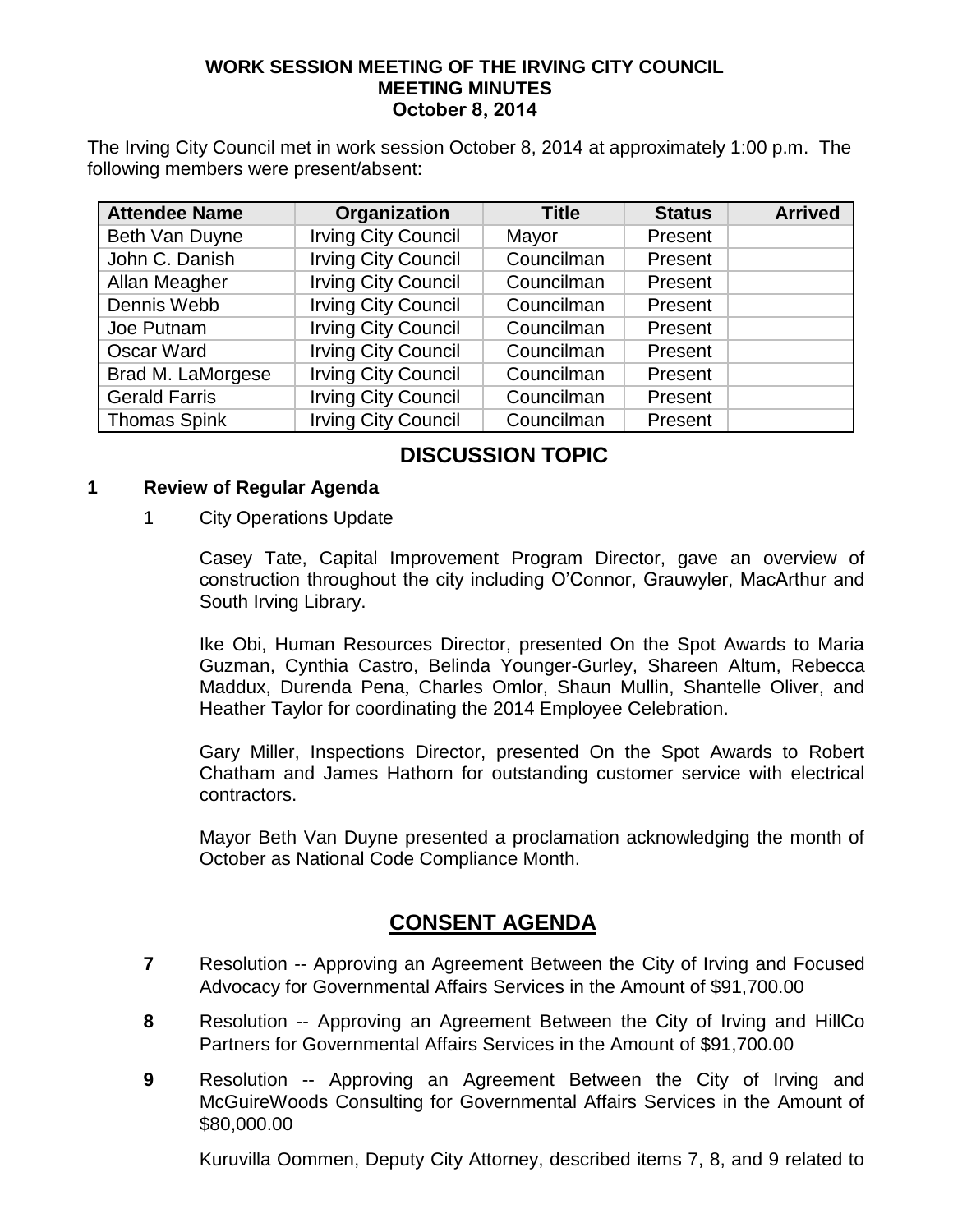lobbying services on behalf of the city at the state and federal level.

**10** Resolution -- Making Findings Related to a Hotel Use in the Entertainment Center Lease Agreement

Chris Hillman, City Manager, noted that this resolution gives the ARK Group permission to build a hotel at the entertainment center site and fielded questions regarding this resolution.

Maura Gast, Executive Director of ICVB, described the RFP process and timeline going forward for the convention center hotel.

**21** Resolution -- Awarding a Contract to John Burns Construction, in the Amount of \$791,156.00, for the Undergrounding of Overhead Power Lines along Riverside Drive Section 2.1

Casey Tate, Capital Improvement Program Director, confirmed that the Las Colinas Association will be reimbursing the city 50% of the costs for this project.

- **25** Resolution -- Approving an Extension of the Bear Creek Development Corporation Contract For the Development of Vacant Lots Phase I on Tudor Lane
- **26** Resolution -- Approving an Extension of the Bear Creek Development Corporation Contract For the Development of Vacant Lots Phase II on Tudor Lane

Mayor Van Duyne requested a summary sheet on the Tudor Lane project expenditures, number of home and how many have been sold.

**31** Resolution -- Approving and Accepting the Bids of Crouch Sand & Gravel, Inc., and Big City Crushed Concrete LP in the Total Estimated Amount of \$309,540.00 for Road Maintenance Materials and Recycled Concrete

It was confirmed that staff is requesting this item be postponed to the next meeting.

### **INDIVIDUAL CONSIDERATION**

**34** Resolution -- Approving and Accepting the Proposal of Fregonese Associates, Inc., in an Amount Not to Exceed \$735,000.00 for the City of Irving Comprehensive Plan Update

Steve Reed, Planning Director, confirmed that the comprehensive plan will be a multi-year process covering various city services. He noted that staff recommends Fregonese Associates due to their public outreach experience.

Kurt Schulte with Kimley-Horn Associates introduced the Fregonese team that will be working with the city on updating the comprehensive plan. The presentation included describing recent projects, and the detailed scope and schedules of the various phases.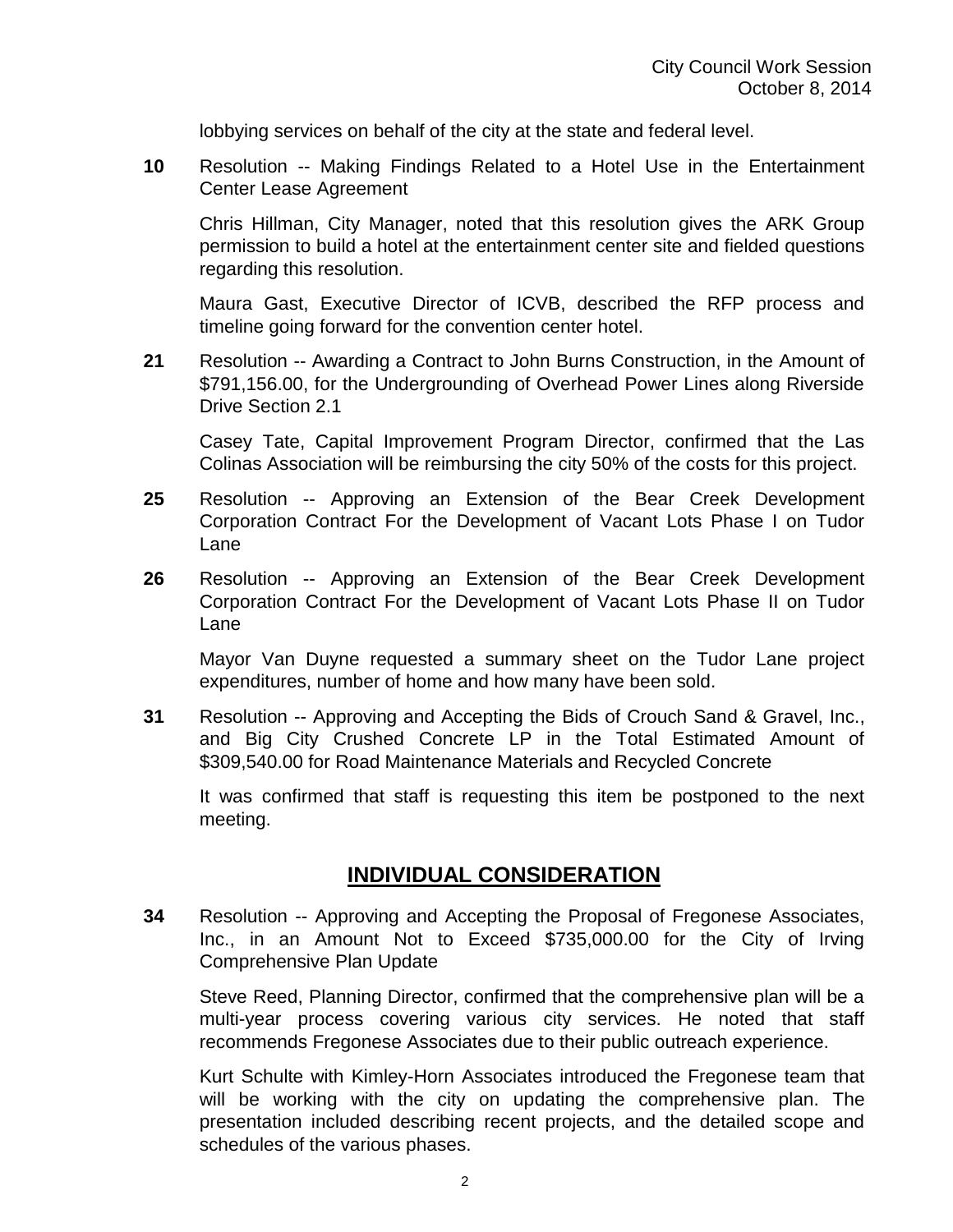Council discussed the importance of a long-term planning and how it impacts city services.

## **ZONING CASES AND COMPANION ITEMS**

**35** Resolution -- Approving Special Sign Permit #S1407-0043 - to Modify the Existing Pylon Sign with an LED Cabinet to Display Gasoline Pricing - Property Located at 2317 West Grauwyler Road - Barnett Signs, Applicant. Quik Way Retail Associates II, Ltd, Owner

Ken Bloom, Urban Development Manager, presented the applicant's request, noting staff recommends denial.

**36** Resolution -- Street Name Change #ZC14-0066 - Portion of Lake Carolyn Parkway Between Las Colinas Boulevard and Riverside Drive be Renamed to Promenade Parkway - City of Irving, Applicant

Ken Bloom, Urban Development Manager, presented the proposed name change.

**37** Ordinance -- Zoning Case #ZC14-0042 - Amending the Comprehensive Plan to Change the Recommended Land Use from Commercial to Low Density Residential and Granting S-P-2 (Generalized Site Plan) for R-6 (Single Family) Uses - Approximately 34.18 Acres Located on the Northwest Corner of Conflans Road and Hard Rock Road - Megatel Homes, Applicant - Codi Land & Cattle LP, **Owner** 

Ken Bloom, Urban Development Manager, presented the applicant's request, noting staff recommends approval per the recommendation of the Planning and Zoning Commission.

**38** Ordinance -- Zoning Case #ZC14-0044 - Amending the Comprehensive Plan to Change the Recommended Land Use from Office to Low Density Residential and Granting S-P-2 (Generalized Site Plan) for R-6 (Single Family) Uses - Approximately 14.4 Acres Located at the Southeast Corner of Fortune Drive and State Highway 114 - Spring Haven Investments, Inc., Applicant. Graham Mortgage Corp., Owner - (Postponed at the September 18, 2014 City Council Meeting)

Ken Bloom, Urban Development Manager, presented the applicant's request, noting staff recommends approval per the recommendation of the Planning and Zoning Commission, subject to the following additional notes being added to the site plan: (1) Developer shall file a notice in the deed property records of Dallas County for each lot to notify all potential future property owners of the proximity of the rail line and of the potential for noise and other impacts of that use, and (2) Residential building construction shall comply with Appendix M - Aircraft Noise Attenuation Requirements of the International Building Code (as amended); all residential construction will require a minimum outdoor to indoor noise level reduction of 30 decibels.